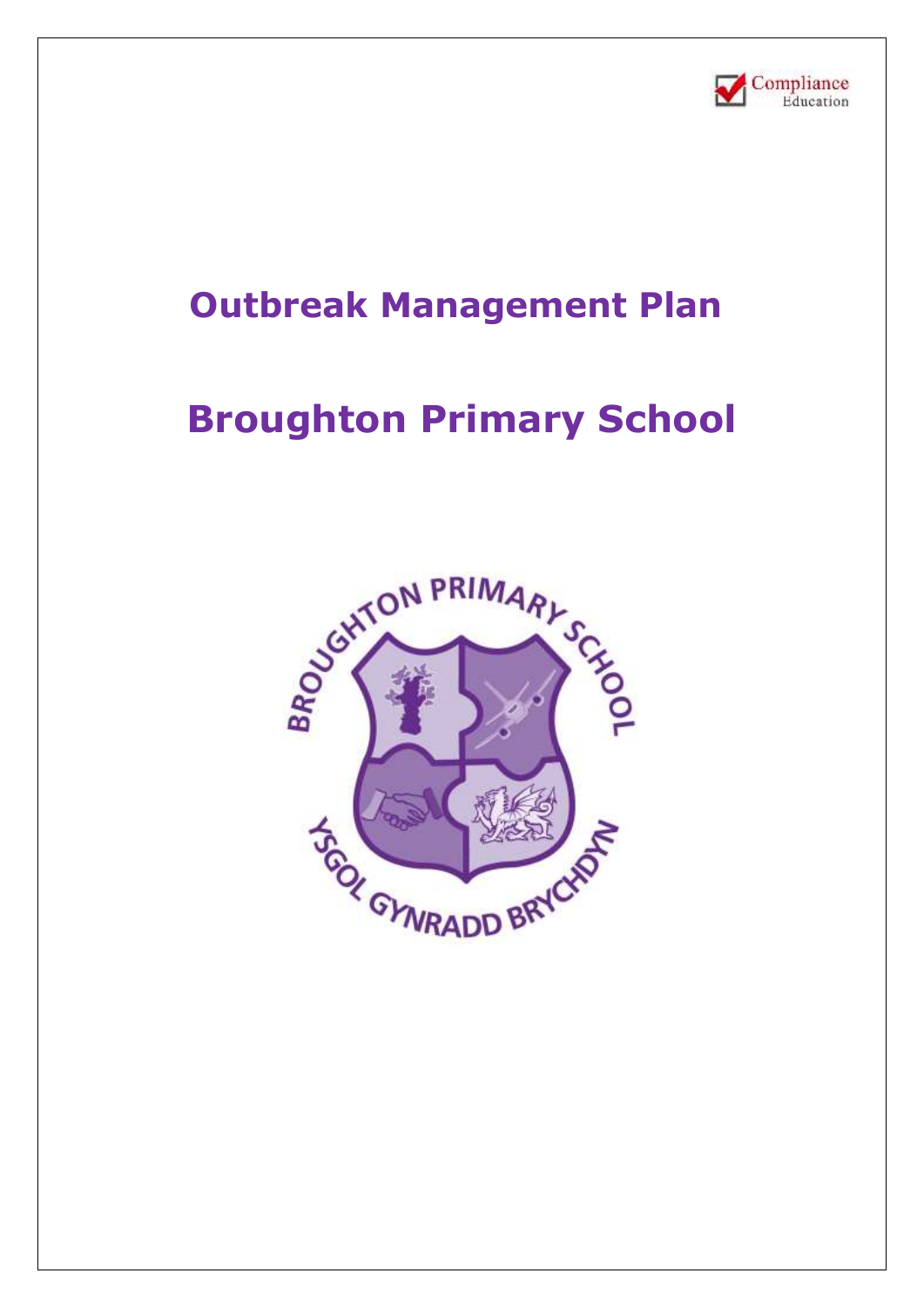### **Index**

|                                                                                                                                                                                                                                                                         | Page |
|-------------------------------------------------------------------------------------------------------------------------------------------------------------------------------------------------------------------------------------------------------------------------|------|
| Plan Statement                                                                                                                                                                                                                                                          | 3.   |
| The Aim of the plan                                                                                                                                                                                                                                                     | 3    |
| How to reduce an outbreak - Control Measures                                                                                                                                                                                                                            | 4    |
| Maintaining appropriate cleaning regimes                                                                                                                                                                                                                                | 6    |
| Keeping occupied spaces well ventilated                                                                                                                                                                                                                                 | 7    |
| Following Public Health advice on testing                                                                                                                                                                                                                               | 7    |
| Vaccination                                                                                                                                                                                                                                                             | 7    |
| Clinically Extremely Vulnerable                                                                                                                                                                                                                                         | 8    |
| Self-Isolation                                                                                                                                                                                                                                                          | 8    |
| Managing Confirmed Cases of COVID-19                                                                                                                                                                                                                                    | 9    |
| Dealing with a Notification                                                                                                                                                                                                                                             | 10   |
| <b>LOW:</b> Minimal introduction of infection into closed settings or schools.                                                                                                                                                                                          | 12   |
| <b>MODERATE:</b> There is increasing introduction of infections in schools<br>suggestive of significant transmission in the community.                                                                                                                                  | 13   |
| <b>HIGH</b> : There is widespread transmission in the community as evidenced<br>by a number of small household and social clusters in open and closed<br>workplaces                                                                                                     | 14   |
| <b>VERY HIGH:</b> The 7 day rolling incidence is increasing in all age groups.<br>There is exponential growth of cases with widespread introductions into<br>closed settings. TTP prioritising the most vulnerable, backward tracing<br>of cases is no longer feasible. | 15   |
| In the event of School Closure and Reopening the School                                                                                                                                                                                                                 | 16   |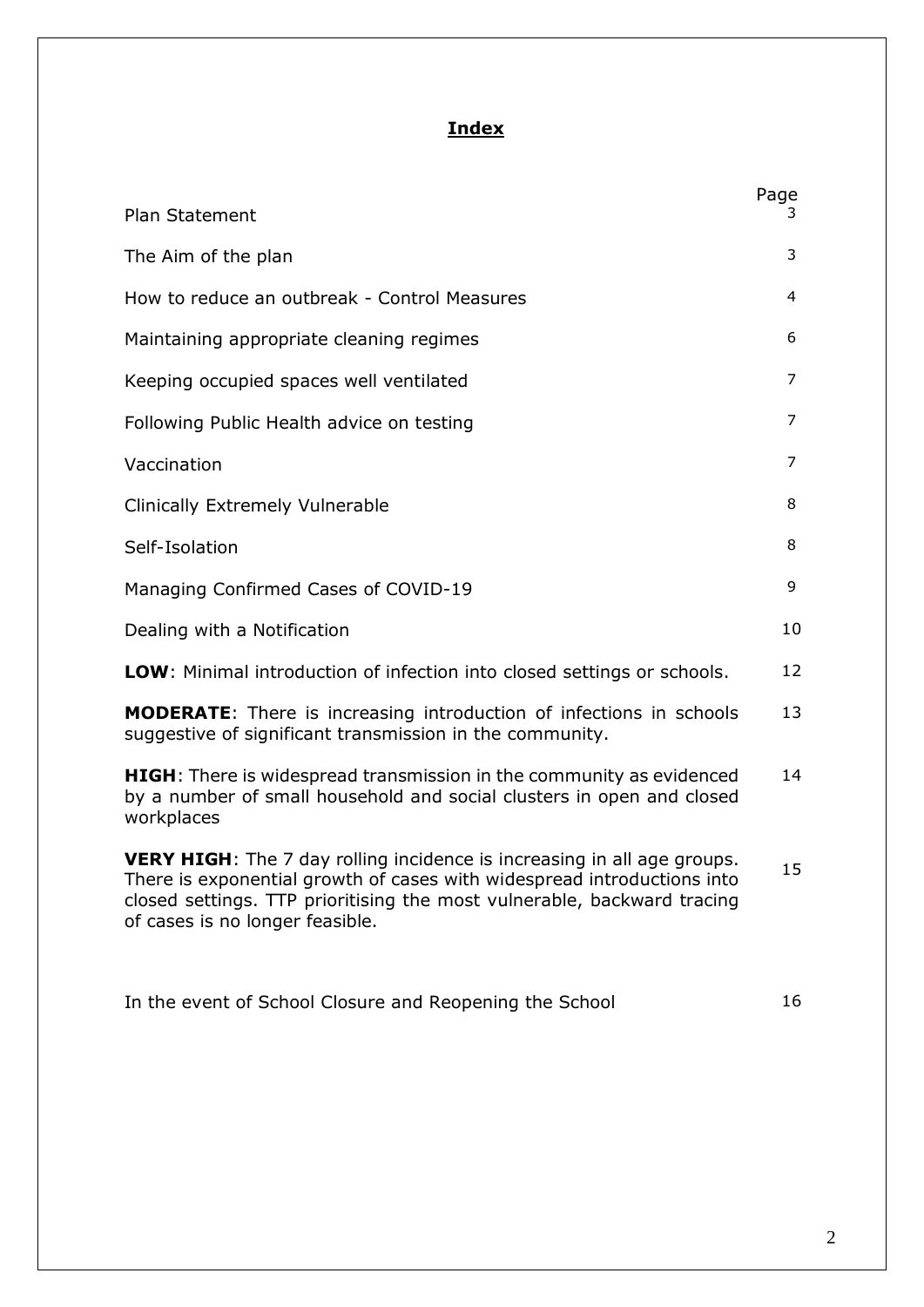#### **Outbreak Management Plan**

#### **Plan Statement**

This plan is designed to work in conjunction with the school *Pandemic and Infection Control Policy* and *Business Continuity Plan* for dealing with outbreaks of an infection, epidemic or pandemic.

#### **The Aims of the Plan**

The aim of this plan is to advise staff about the precautions needed when dealing with an infectious outbreak.

Human infections/epidemics/pandemics may have significant implications for the school, so this plan also considers the guidance from the World Health Organisation, Government, Department of Education (DfE), Public Health Wales (PHW), Local Educational Authority and Compliance Education. (All of the above, from now on, are collectively referred to as Authority Advisors).

As of the 19<sup>th</sup> of July 2021, the country moved to Step 4 of the roadmap. This marks a new phase in the government response to the pandemic, moving away from stringent restrictions on everyone's day-to-day lives, towards advising people on how to protect themselves and others.

As of the 20<sup>th</sup> September 2021, schools will adopt the infection control decision framework as existing operation guidance for schools will cease.

As COVID-19 becomes a virus that we learn to live with, there is now an imperative to reduce the disruption to children and young people's education.

The Department of Education has handed power back to the Local Authority and Public Health Wales to manage outbreaks within our school(s) and the local community.

This may happen to help manage outbreaks in schools, or if there is an "extremely high prevalence" of Covid-19 in the community and other measures have failed to reduce transmission, or as part of a package of measures "responding to a variant of concern".

Therefore, Mrs M Kendrick and her SLT will work closely with all our authority advisors to ensure all future preventive measures are implemented.

Where there is conflicting advice will err on the side of caution and reserves the right to implement any further measures that are deemed to be in the best interest of our school, our staff, and the children within our care.

COVID-19 is a rapidly evolving situation for which results in guidance and plans having to be developed or changed at a fast pace and is subject to change with little notice. Mrs M Kendrick and her SLT together and Compliance Education will continue to follow the guidance laid out in this framework. Threat levels will be identified as follows:

- **Low** Minimal introduction of infection into closed settings or schools.
- **Moderate** There is increasing introduction of infections in schools suggestive of significant transmission in the community.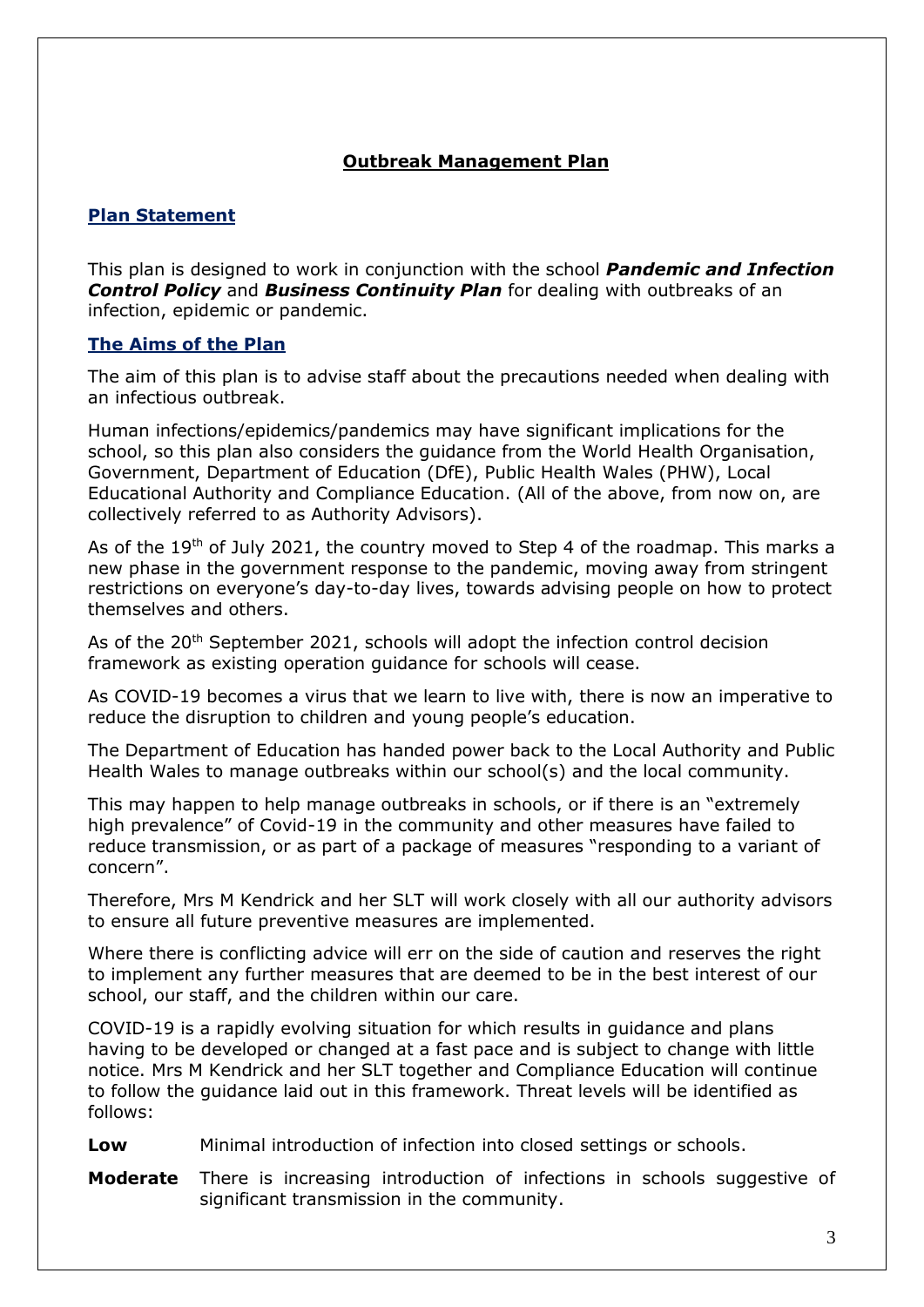- **High** There is widespread transmission in the community as evidenced by a number of small household and social clusters in open and closed workplaces.
- **Very High** The 7 day rolling incidence is increasing in all age groups. There is exponential growth of cases with widespread introductions into closed settings. TTP prioritising the most vulnerable, backward tracing of cases is no longer feasible

#### **How we will reduce the chances of an outbreak within our school**

Broughton Primary School has and will continue to follow our existing COVID-19 control measures by ensuring good hygiene for everyone, maintaining appropriate cleaning regimes, keeping occupied spaces well ventilated and following Public Health advice on testing, self-isolation and managing confirmed cases of COVID-19.

#### **Ensuring good hygiene for everyone:**

- Hand hygiene We will continue to encourage all our staff and students to regularly practice frequent and thorough hand cleaning with soap and water or hand sanitiser
- Respiratory hygiene We will continue to encourage the 'catch it, bin it, kill it' approach as it still remains very important.

#### **Personal Protective Equipment (PPE)**

The school will ensure adequate and appropriate stock levels of PPE is provided for all staff:

- Suitable PPE for cleaners as per MSDS and/or COSHH Risk Assessments.
- Suitable PPE for cleaners when completing a Deep Clean
- Suitable PPE for cleaning up bodily waste
- Suitable PPE for Nappy/Pad Changing
- Suitable PPE for First Aiders.

#### Types of PPE

- Gloves Are to be worn to protect your hands
- Face Masks/Coverings Are worn to protect/prevent the spread of a respiratory virus when close contact with another person cannot be avoided.
- Eye Protection or Shields Are worn when there is a risk of bodily fluids splashing up into your face.
- Aprons Are worn to protect your clothing from becoming soiled.

#### **Nominated First Aid Lead and/or Head Teacher/Business Manager**

- Will ensure an adequate number of First Aiders (Paediatric First Aid, First Aid at Work, Emergency First Aid) are always available.
- Will ensure staff requalification dates have not lapsed.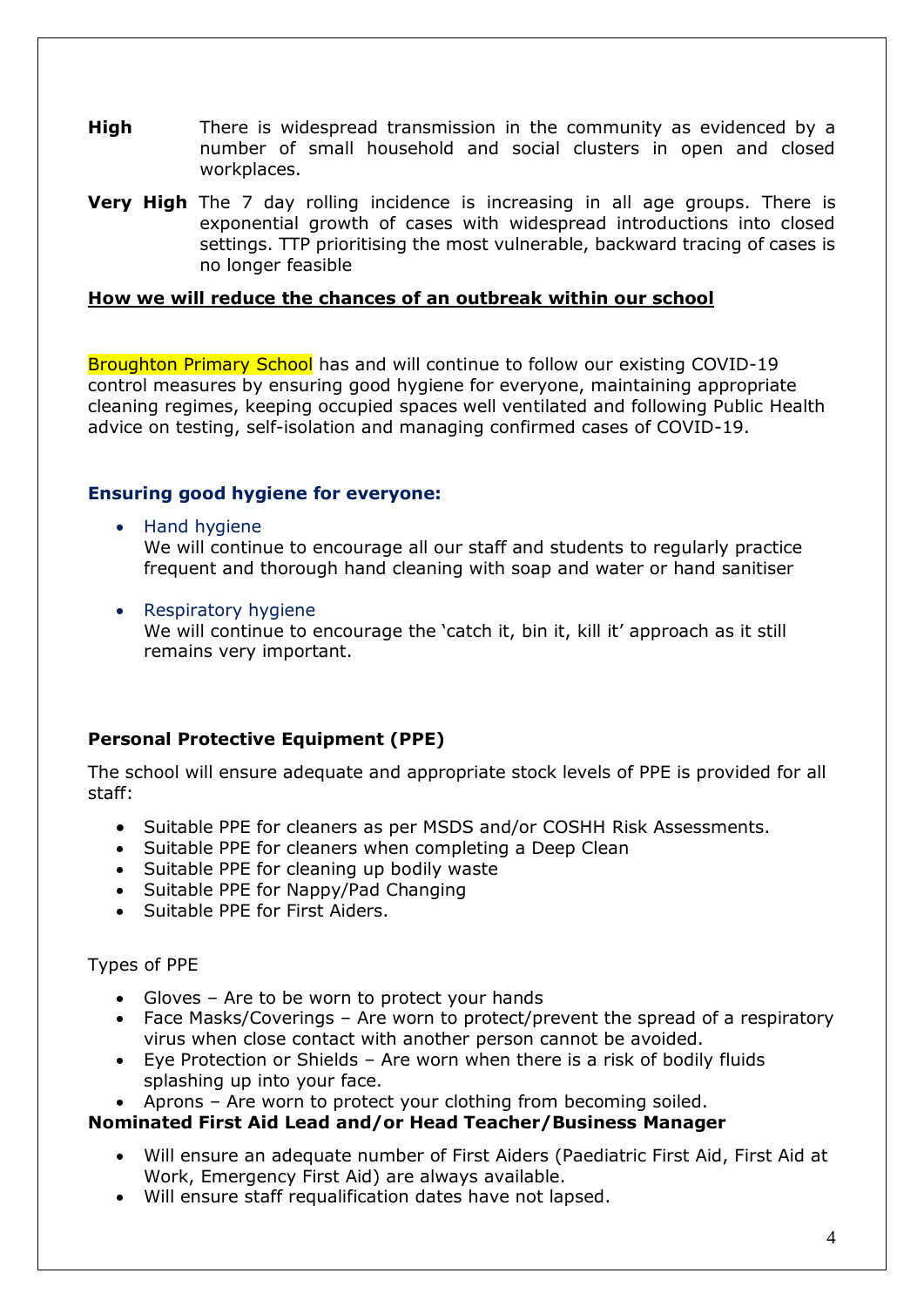- Will ensure all First Aiders receive refresher training to ensure they are:
	- $\triangleright$  Aware of the risks to themselves and others when approaching a casualty and the risk of cross contamination.
	- ➢ Aware of the importance to keep themselves safe (wear PPE, hand washing, CRP safety) etc.
	- ➢ Aware of the importance to keep up to date with relevant First Aid Advice
	- $\triangleright$  Aware of their own capabilities.

All staff have been instructed in donning and doffing PPE. All PPE is regarded as single use and immediately binned after use. The clinical waste is double bagged and left for 72 hours before being disposed of with general waste.

#### **Face Coverings**

The school acknowledges that the government has stated that face coverings will no longer be advised for students, staff, and visitors either in classrooms or in communal areas.

However, our Head Teacher reserves the right to re-introduce the wearing of face covering at any time and will not discourage any member of staff, student or visitor who personally wishes to continue wearing one.

The school will also be ready to re-introduce the wearing of face coverings at short notice with an immediate communication to parents and staff following advice from our authority advisors.

#### **Travel**

Whilst the legal requirement to wear a face covering has been lifted, we will still encourage all our staff and students to follow the Governments recommendation that people should continue wearing face coverings when in crowded areas, such as public transport.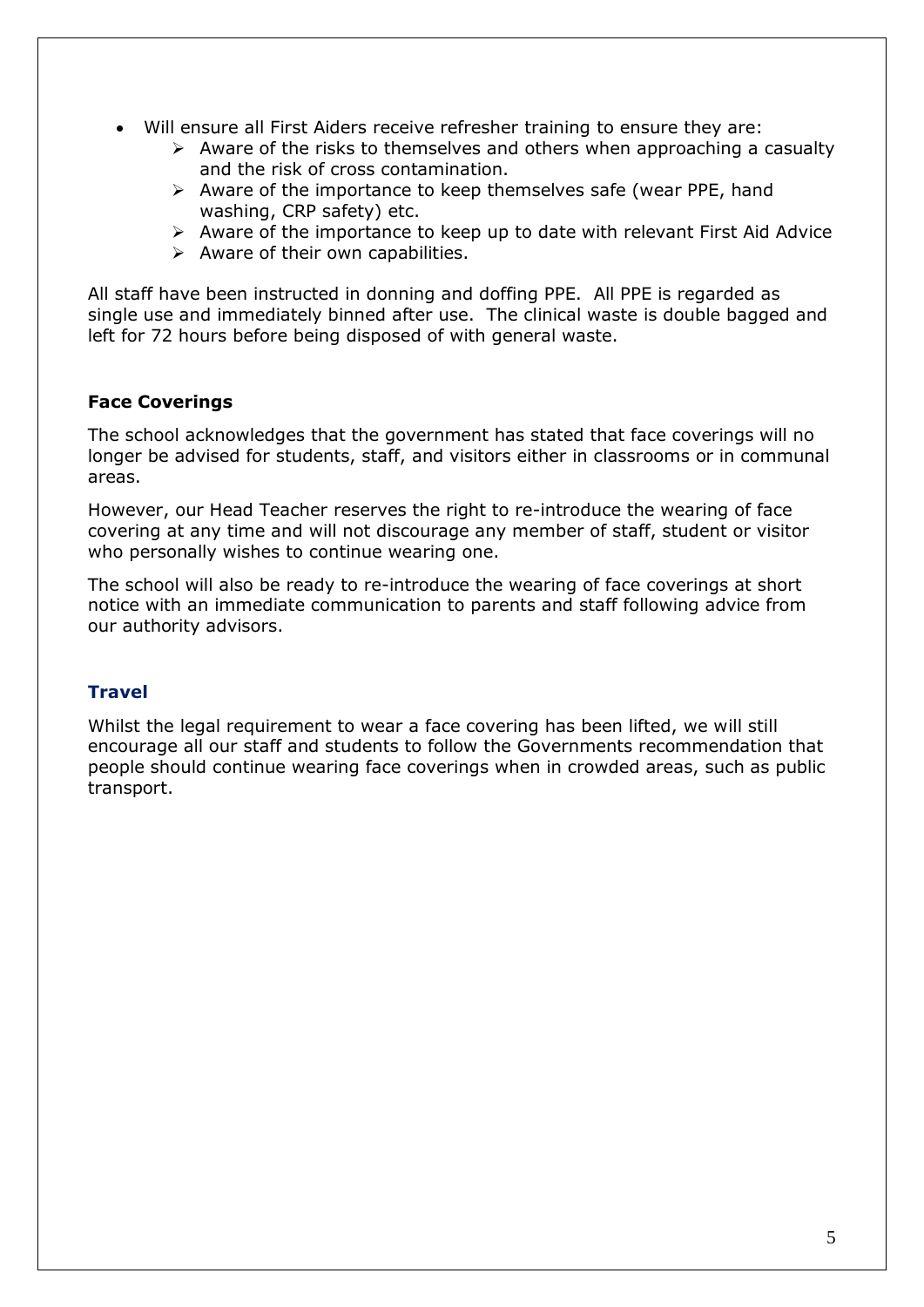#### **Maintaining Appropriate Cleaning Regimes**

The school will continue to maintain an appropriate cleaning schedule.

This includes regular cleaning of all areas and equipment (for example, twice per day), with a particular focus on frequently touched surfaces.

#### **School Caretaker and/or Cleaners**

- Will ensure that there are adequate supplies of tissues, soap, hot water, paper towels and that bins are emptied regularly.
- Will ensure alcohol (>60%) hand sanitiser/gel is made available to the whole school for more hygienic hand washing
- The Infectious Control cleaning routine is implemented for both general daily cleaning and the deep cleaning of the school.
- Rotas are implemented or adapted to ensure the school is cleaned and maintained regularly throughout the day.
- Will check cleaning products, handwashing/drying, hand sanitizer and PPE stock levels are maintained.
- Will ensure Material Safety Data Sheets (MSDS) and COSHH Risk Assessments are obtained for all cleaning products used.
- Will ensure they use and dilute the cleaning products as per the product information sheet and/or the MSDS and COSHH Risk Assessment.
- Will follow government guidance for cleaning of non-healthcare settings [COVID-19: cleaning of non-healthcare settings outside the home -](https://www.gov.uk/government/publications/covid-19-decontamination-in-non-healthcare-settings) GOV.UK [\(www.gov.uk\)](https://www.gov.uk/government/publications/covid-19-decontamination-in-non-healthcare-settings)

#### **Teaching and non-teaching Staff**

- Will follow personal hygiene guidelines.
- Will ensure that students follow hygiene guidelines.
- Will provide help and guidance when necessary to help young or vulnerable children.
- Will deliver an age-appropriate lesson on "The Importance of Good Personal Hygiene" to the pupils. (Personal and Social Education lessons)

#### **Catering Manager and Kitchen Staff**

- Will ensure relevant staff have Food Hygiene Certificates or other training in Food Handling.
- Will ensure personal hygiene and handwashing is maintained.
- Will adjust the kitchen cleaning rota and routine to ensure the kitchen is cleaned thoroughly throughout the day.
- Will clean and disinfect food storage and preparation areas.
- Will ensure PPE is worn when preparing and serving food (gloves, hairnet/hat, apron?)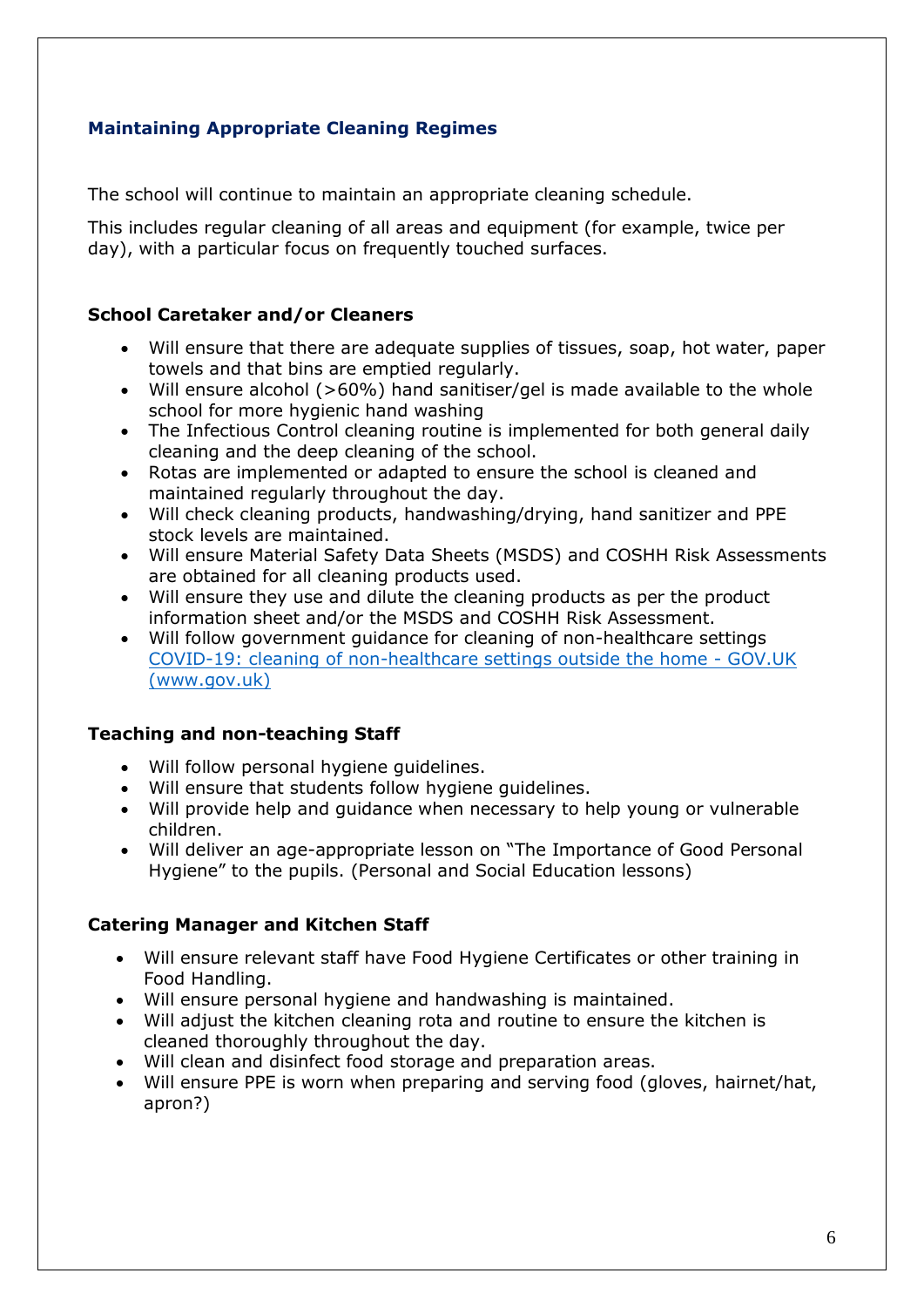#### **Keeping Occupied Spaces Well Ventilated**

The school will continue to ensure the school is well ventilated and that a comfortable teaching environment is maintained.

#### **School Caretaker and/or Head Teacher**

- Will continue to ensure all mechanical ventilation systems within the school are serviced and maintained annually.
- Have already had all mechanical ventilation systems checked and have been adjusted where possible in accordance with H&S guidance. [Ventilation and air](https://www.hse.gov.uk/coronavirus/equipment-and-machinery/air-conditioning-and-ventilation/index.htm)  [conditioning during the coronavirus \(COVID-19\) pandemic \(hse.gov.uk\),](https://www.hse.gov.uk/coronavirus/equipment-and-machinery/air-conditioning-and-ventilation/index.htm) [CIBSE](https://www.cibse.org/coronavirus-covid-19)  - [Coronavirus COVID 19.](https://www.cibse.org/coronavirus-covid-19)
- Have already carried out a ventilation assessment and have weighed up the need for increased ventilation whilst maintaining a comfortable temperature.
- Have already identified which external windows and which external/internal non-fire doors can be left open to improve natural ventilation whilst adhering to health and safety and safeguarding guidance.
- Will continue to follow the progress of the DfE and SAGE pilot project to measure CO2 levels in classrooms and will implement any future guidance.

#### **Teaching Staff**

• Will continue to assess their classroom temperature and will report and seek permission before closing any windows or doors as on doing so may have an impact on other internal classrooms or learning spaces.

#### **Following Public Health advice on testing**

The school will provide staff/students with rapid lateral flow home testing kits to identify individuals with coronavirus (COVID-19) who do not have symptoms if the alert level requires this.

Finding asymptomatic cases early, along with our control measures will help us eliminate or manage the spread of this virus within our school. Therefore, safeguarding the health of our staff and keeping as many staff and students in school as possible.

#### **Vaccination**

Staff and students over the advised Government linically Extremely Vulnerable, Persons with an Underlying Health Condition and some staff and students who live with individuals who are Clinically Extremely Vulnerable should have already been offered a vaccination against COVID-19 before the start of the Autumn term 2021- 2022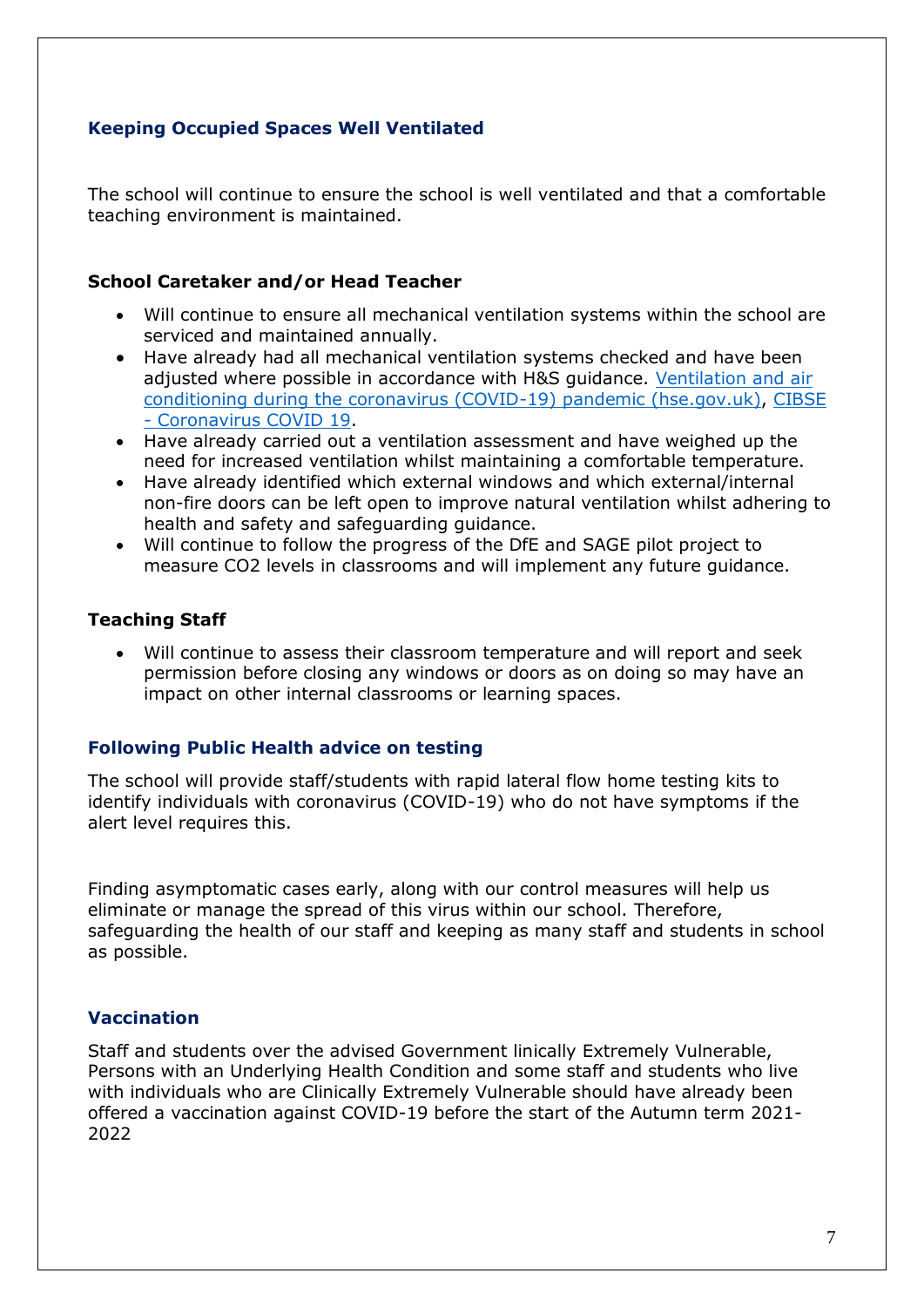#### **Clinically Extremely Vulnerable**

The school have already compiled a record of all staff and students who are classed as being clinically extremely vulnerable and have carried out personal risk assessments where necessary.

Even though the government guidance now states that staff and students who are clinically extremely vulnerable are required to follow the same guidance as everyone else, we will, however, continue to work closely with our staff, students, and students' parents and will do everything we can to support them within school.

The school will also be ready to implement home or remote learning programmes for students and arrange cover for staff at short notice with an immediate communication to parents and staff following advice from our authority advisors or upon NHS or a medical professionals notification.

#### **Head Teacher**

- Will ensure all existing COVID-19 control measures are maintained (good hygiene for everyone, maintaining appropriate cleaning regimes, keeping occupied spaces well ventilated and following Public Health advice on testing, self-isolation and managing confirmed cases of COVID-19)
- Will allow staff and students to continue wearing face coverings if they wish to do so.
- Will encourage all staff and eligible students to partake in the regular Lateral Flow Testing programme when threat level requires.
- Will encourage all staff and eligible students to have the vaccine.
- Will, if necessary, refer staff and students to external services who provide a range of health support and advice for physical and mental health needs.

#### **Clinically Extremely Vulnerable Staff and Students/Parents**

- Will ensure the Head Teacher is kept abreast of their/their child's condition and is notified straight away if they receive an NHS Shielding Letter or are advised by a medical professional that due to their condition, they should not attend work/school.
- Will continue to be mindful of their condition and will take precautions when meeting others they do not usually meet with, in order to reduce the risk of catching or spreading COVID-19.
- Will practice good hand hygiene and continue to wear or may choose to wear a face covering when in a crowed area.

[Guidance on protecting people who are clinically extremely vulnerable from COVID-](https://assets.publishing.service.gov.uk/government/uploads/system/uploads/attachment_data/file/1006300/CEV_Guidance_Step_4_21_July_update-easy_read.pdf)[19: easy read \(publishing.service.gov.uk\)](https://assets.publishing.service.gov.uk/government/uploads/system/uploads/attachment_data/file/1006300/CEV_Guidance_Step_4_21_July_update-easy_read.pdf)

#### **Self-isolation**

In order to eliminate the risk of spreading coronavirus within our school all students, staff and other adults who develop COVID-19 symptoms or have tested positive will be instructed to refrain from coming into school and to follow current self-isolating and PCR testing quidelines.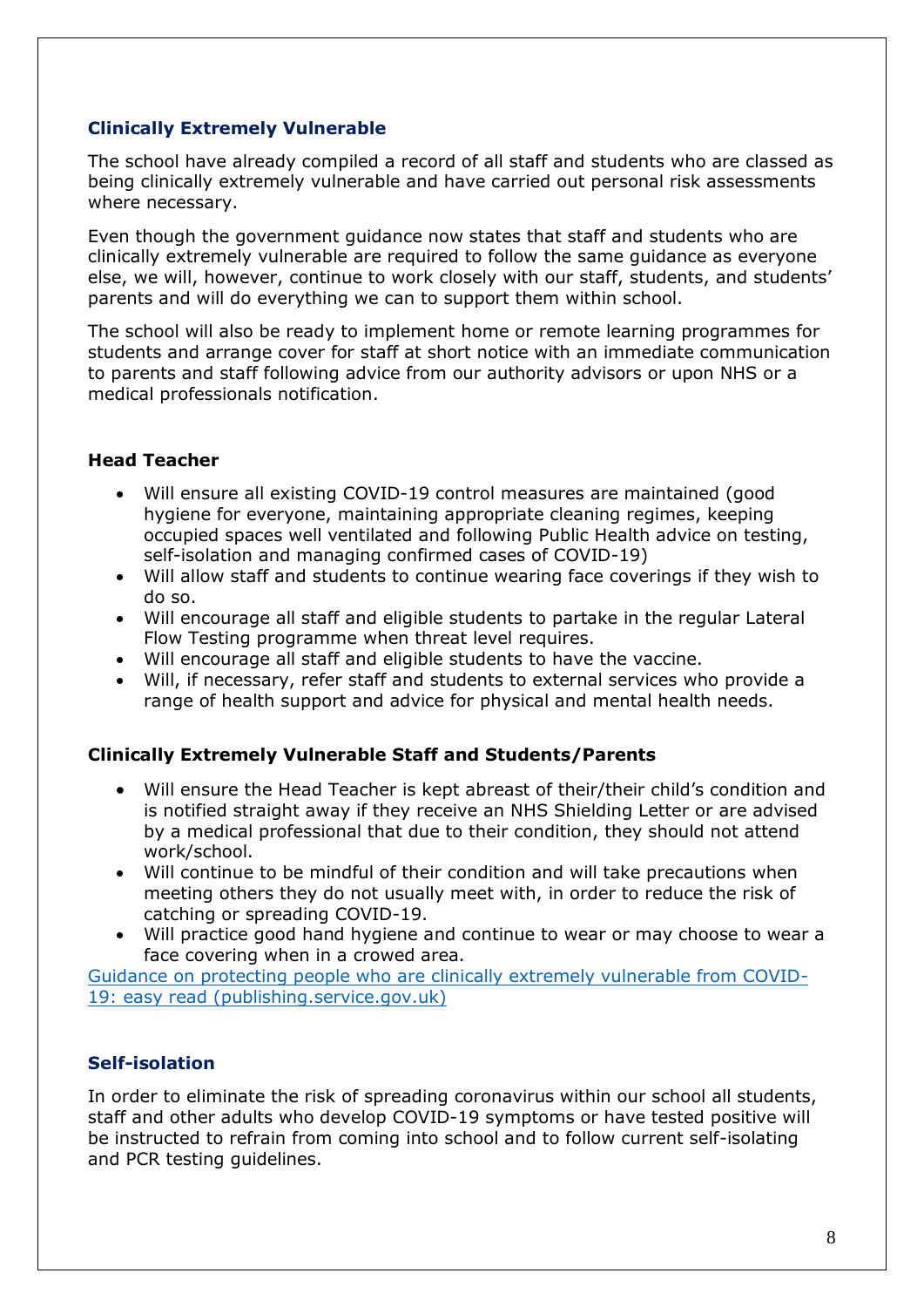The school will continue to use the designated isolation room and will follow existing COVID-19 procedures when looking after a child/young person who is suspected of having coronavirus and is awaiting collection or transfer to hospital.

#### **Isolation room:**

- Has been allocated so the ill person can be monitored from a safe distance.
- Is well ventilated.
- Is located near to a toilet (whilst the isolation room is occupied the toilet is not used by anybody else and is deep cleaned after the person has left the building).
- Is equipped with a personal protection Equipment (PPE) pack, washing facilities or alcohol hand sanitiser.

#### **School Caretaker and Cleaners**

- Will, if possible, leave the room closed off to everyone for 72hrs
- Will don-on full PPE for carrying out a Deep Clean
- Will complete a deep clean of the isolation room and toilet.

#### **Managing Confirmed Cases of COVID-19**

As a school we will always put the best interests of our staff and students first. This may mean if there is a worrying raise in coronavirus cases or we notice that several of our staff or students are falling ill with the virus we will immediately review our existing control measures and may re-introduce measures that were in place during the academic year 2020-2021.

We recognise that closing the school may be necessary in exceptional circumstances in order to control an infection. We will however, strive to remain open unless advised otherwise.

#### **Classification of an outbreak**

The current guidance states an outbreak or incident may be defined as:

- An incident in which 2 or more people experiencing a similar illness are linked in time or place.
- A greater than expected rate of infection compared with the usual background rate for the place and time where the outbreak has occurred.
- If you have several confirmed cases within 14 days.

As the definition(s) above are open to interpretation the school will continue to record all COVID related absences and review for possible outbreak trends and links.

The Head Teacher will regularly assess the results and will report all possible outbreaks to the Local Health Protection Team.

The school also acknowledges that to ease the pressure on the Local Health Protection Team, our Local Authority may request to triage our finding first. Therefore, the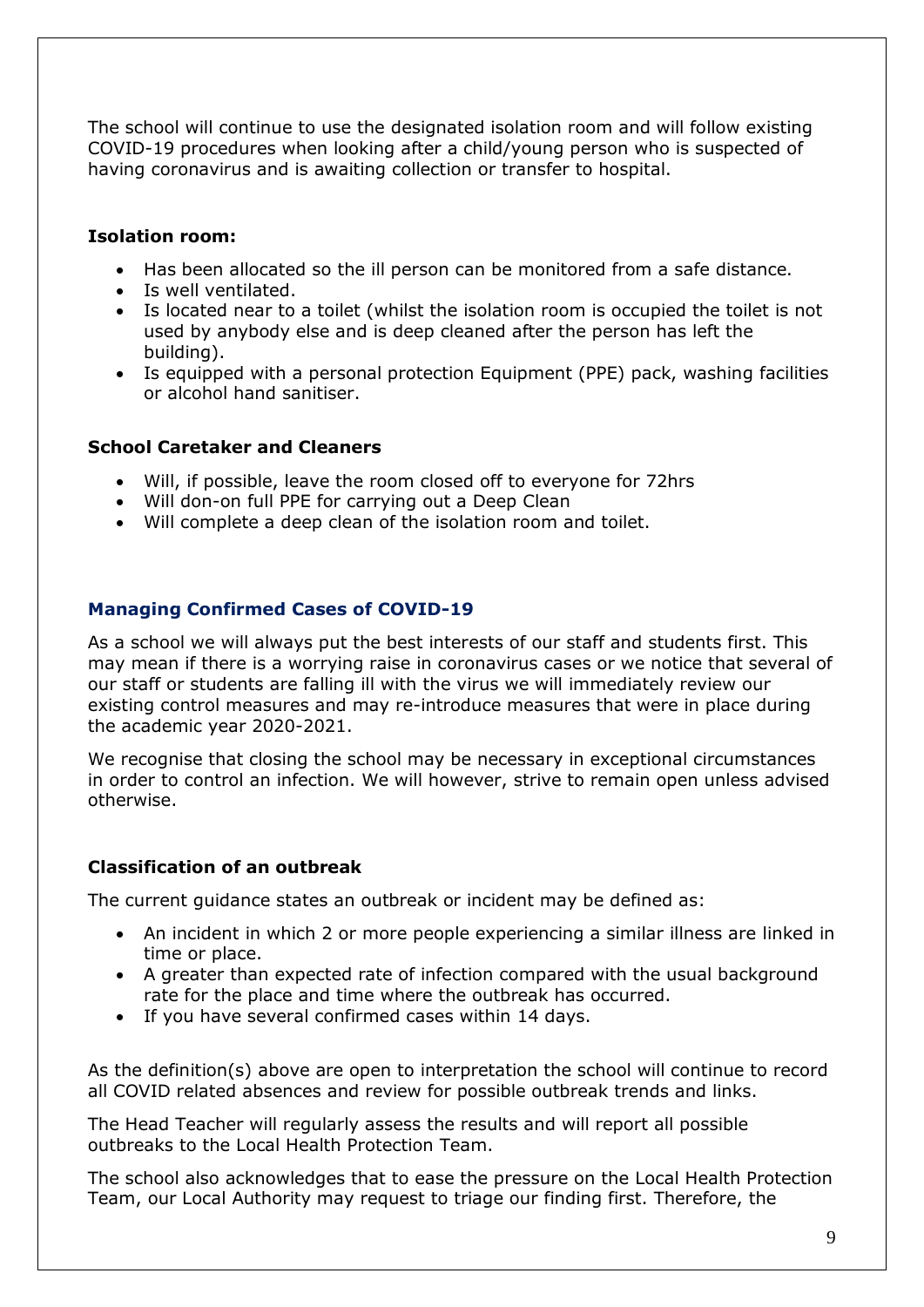school will continue to work closely with the Local Authority and Local Health Protection Team.

#### **Reporting of Injuries, Diseases and Dangerous Occurrences Regulation**

As coronavirus falls under one of the many pandemics which are reportable to the Health and Safety Executive 'whereby a member of staff or student has been confirmed of having the illness and have attended their place of work/school'.

The Headteacher will LEA Health and Safety Team is notified immediately given the HSE RIDDOR time constraints so, a full investigation can be conducted and when necessary, a RIDDOR report is submitted.

#### **Dealing with a Notification**

Upon notification of a suspected/confirmed case of coronavirus or upon notification from our authority advisors, The Headteacher will activate the Outbreak Management Plan.

This will take the form of:

- Establishing who the infectious person is, have they been in school and if so, who have they been in contact with?
- Ascertaining whether the infectious person has direct or indirect links to the school and what impact this may have.
	- ➢ **Direct** refers to: a staff member who works, carried out some temporary work or student who attends our school.
	- ➢ **Indirect** refers to: example a member of a staff or a member of a students' household has developed symptoms or has tested positive.
- Managing absenteeism levels and ensuring staff to student ratios are maintained.
- Ensuring educational learning material is made available to all students who are required to self-isolate or have been advised to shield.

#### **Self-isolations rules:**

- All staff and students who develop COVID-19 symptoms are required to selfisolate at home immediately and arrange to have a PCR test completed even if their symptoms are mild.
- **Note:** All persons who test POSITIVE will be legally required to self-isolate regardless of their vaccination status or age. (a person can be fined if they do not self-isolate).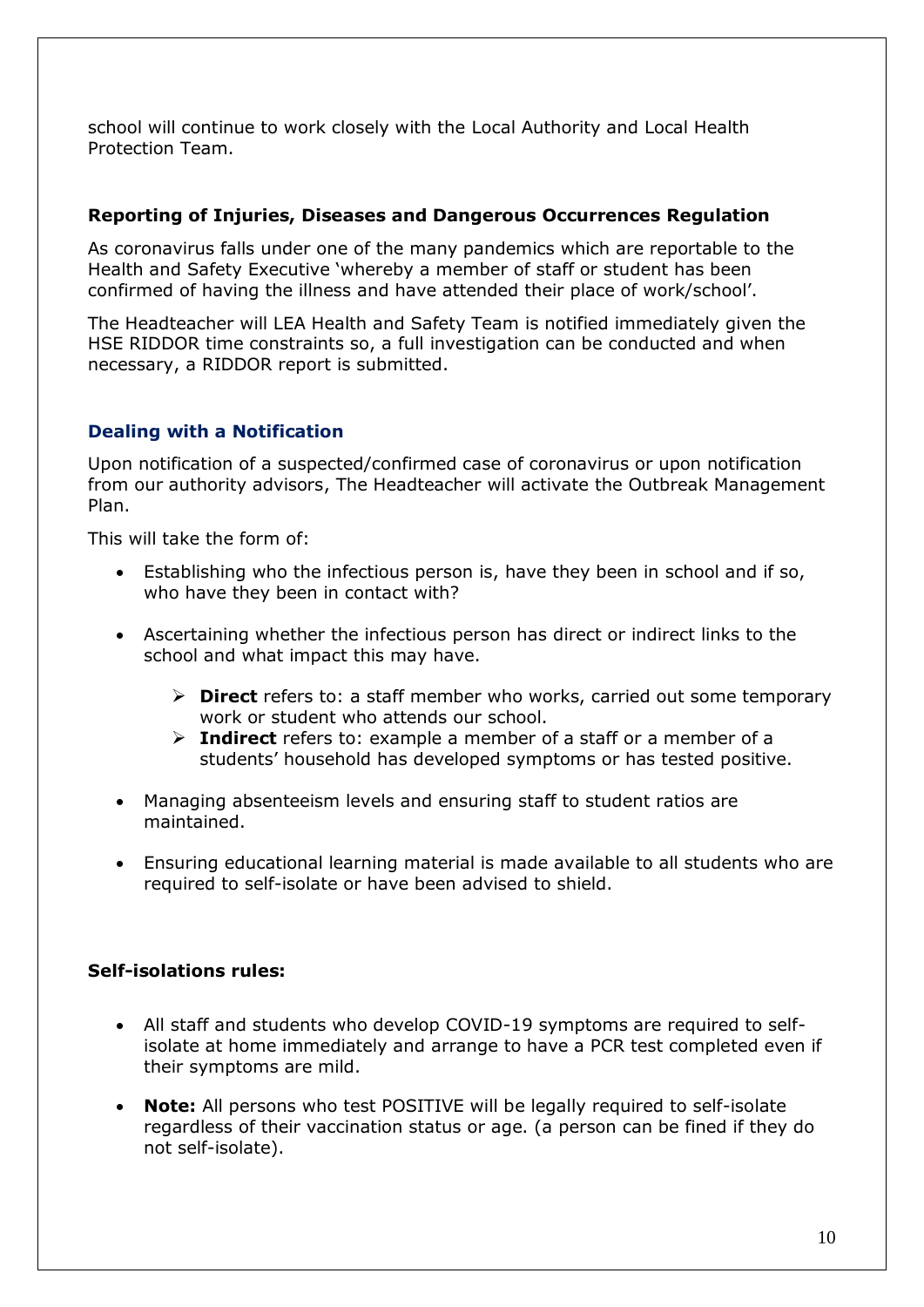**Isolation Period** includes the day the persons symptoms started or the PCR test date and the next 10 full days.

- On the 7th of August 2021, the legal requirement to self-isolate for contacts of a positive case ended for the following groups:
	- $\triangleright$  Students and/or staff 18yrs and 6 months and under.
	- $\triangleright$  Students and Staff 18yrs and 6 months and above who are fully vaccinated.
	- ➢ Students and/or staff who are not able to be vaccinated for medical reasons or they are taking part in an approved vaccine trial.
- **Note:** If contacted by TTP as a close contact, the advisor will firstly check whether the person is legally required to self-isolate. If they are not, they will be advised to take a PCR test and given guidance on preventing the spread of COVID-19. Which may include:
	- $\triangleright$  Limiting close contact with other people outside your household, especially in enclosed spaces
	- ➢ Wearing a face covering in enclosed spaces and where you are unable to maintain social distancing.
	- $\triangleright$  Limiting contact with anyone who is clinically extremely vulnerable.
	- ➢ Carry out twice weekly LFD testing.
- If the person's test PCR result is POSITIVE or they start to develop coronavirus symptoms they will, at that stage, be legally required to self-isolate regardless of their vaccination status or age. (a person can be fined if they do not selfisolate). **Isolation Period** includes the day, the persons symptoms started or the PCR test date and the next 10 full days.
- Monitoring all COVID related absences, reviewing the results for possible outbreak trends and links and when necessary, report all possible outbreaks to the local health protection team.
- Review existing COVID-19 control measures to ensure they are being maintained, followed and whether further control measures need to be introduced or enhanced to control the spread of the virus within our school.
- Introducing further measures, when necessary, to eliminate or stop the spread of the virus within our school, this may include:
	- $\triangleright$  Temporarily reintroducing the wearing of face coverings in communal areas and/or classrooms.
	- $\triangleright$  Temporarily ceasing all activities that bring large numbers of staff and/or students together in one area especially if it's an indoor activity.
	- $\triangleright$  Restricting movement around the school
	- ➢ Reintroducing year/class bubbles.
	- ➢ Partial or full closure of the school and reactivating remote learning and lunching provision to those eligible to receive free dinners.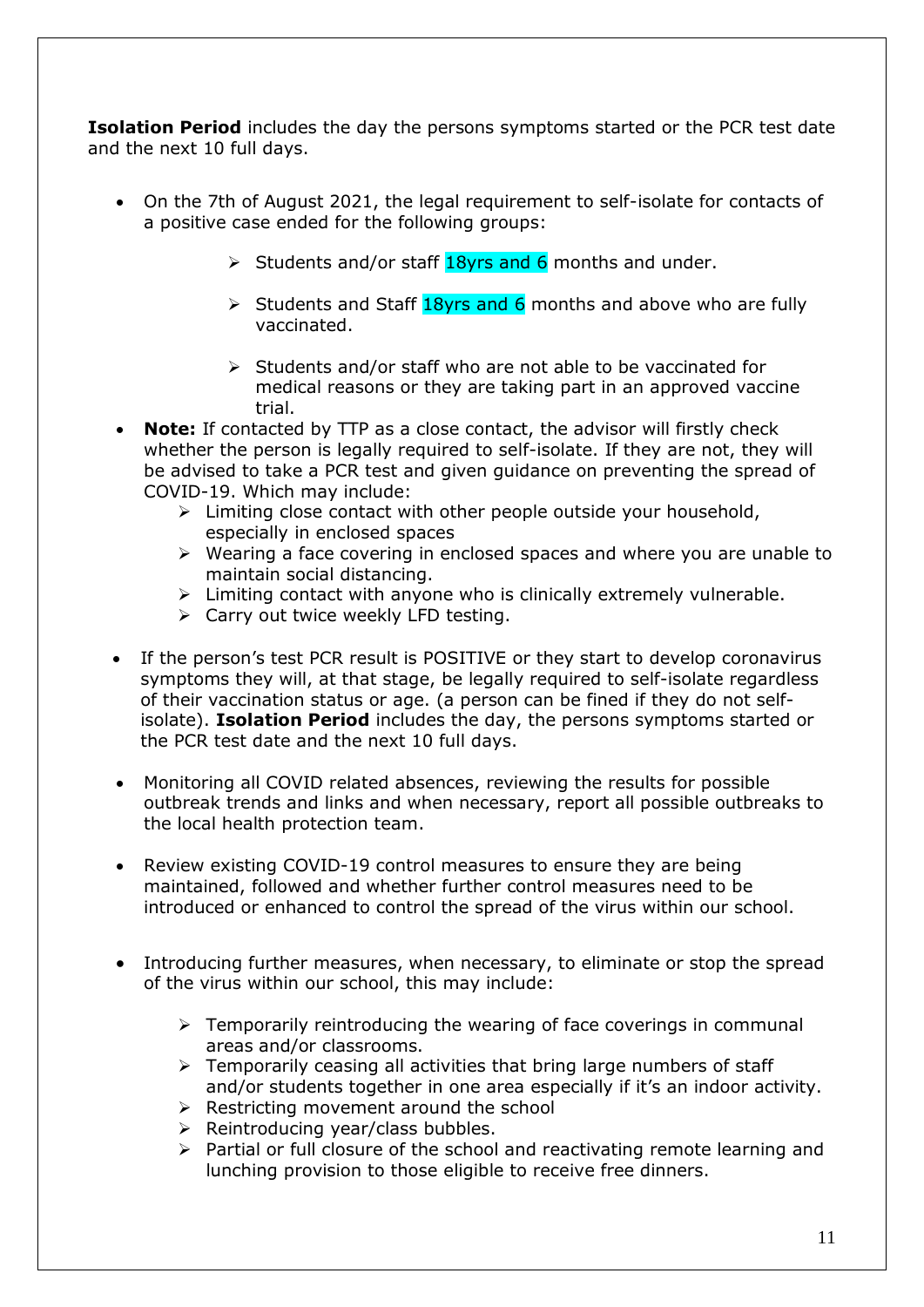- Maintaining good communication between staff, students, and our students' parents:
	- $\triangleright$  Reminding everyone of the importance of staying at home and selfisolating. if they have COVID symptoms, have been instructed by NHS Test and Trace or a medical professional, awaiting test results or have tested positive for COVID.
	- ➢ Reminding everyone of the importance of good hand hygiene and respiratory hygiene
	- ➢ Reminding everyone of the importance of completing twice weekly lateral flow testing if eligible.
	- ➢ Notifying everyone concerned of any changes to our normal educational hours or activities.

#### **LOW (example). Minimal introduction of infection into closed settings or schools.**

- The Head teacher and the SLT will meet to discuss what direct or indirect impact this positive case has on the school and will review the existing COVID-19 Control Measures to ensure they are being maintained and followed.
- Implement arrangements aimed at reducing close interactions between staff and learners where possible
- Encourage physical distancing in indoor communal areas outside of the classroom, such as corridors, recognising that this may not be possible with younger children or with learners that require one to one support
- Little or no regular LFD testing. Testing available for contacts of confirmed positive cases
- Face coverings are not routinely recommended, but may be worn by secondary aged learners anywhere on the school site should they wish to do so. Face coverings continue to be recommended on school transport
- Face coverings are not routinely recommended, but may be worn by staff and visitors anywhere on the school site should they wish to do so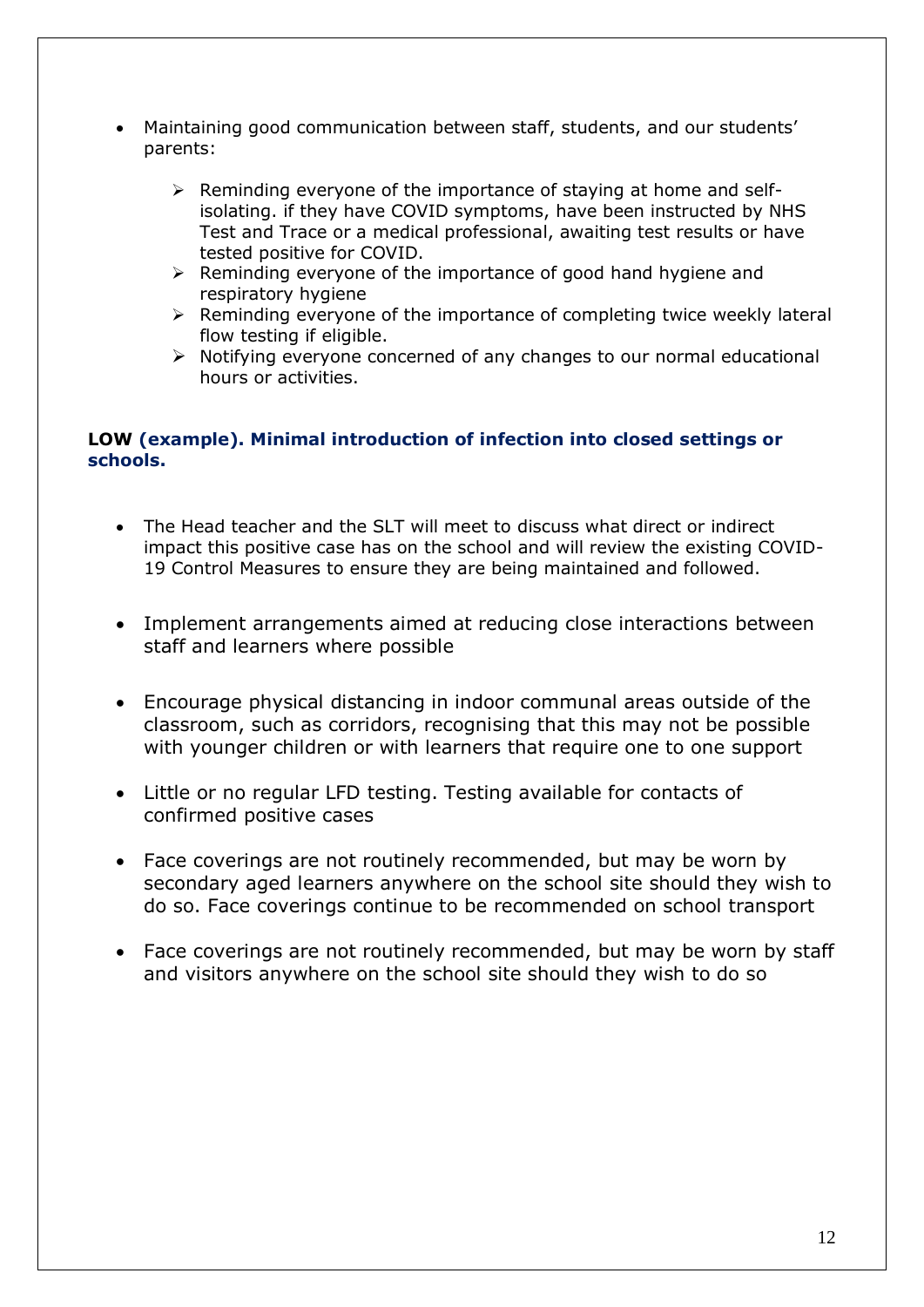#### **MODERATE (example): There is increasing introduction of infections in schools suggestive of significant transmission in the community.**.

The following actions may be activated due to further reported positive COVID-19 cases within our school (staff and/or students) or we may be instructed by our local authority to implement these measures due to an increase of COVID-19 cases within our community.

- The Head teacher and the SLT will meet to discuss what actions are required to control the spread of the virus within our school.
- Implement arrangements aimed at reducing close interactions between staff and learners. This may include:
- not holding large group gatherings such as assemblies
- the use of one way systems
- consistent seating plans (recognising this may not be possible for younger learners)
- using outdoor spaces where possible
- Physical distancing in place in classrooms depending on room capacity and risk assessment, recognising that this may not be possible with younger children or with learners that require one to one support
- Targeted/focused testing used where there are local risks identified by IMT. Testing available for contacts of confirmed positive cases
- Face coverings are not routinely recommended, but may be worn by secondary aged learners anywhere on the school site and in particular when moving around indoor communal areas outside of the classroom, such as corridors
- Face coverings continue to be recommended on school transport
- Face coverings may be worn by staff and visitors in schools when moving around communal areas outside of the classroom, such as corridors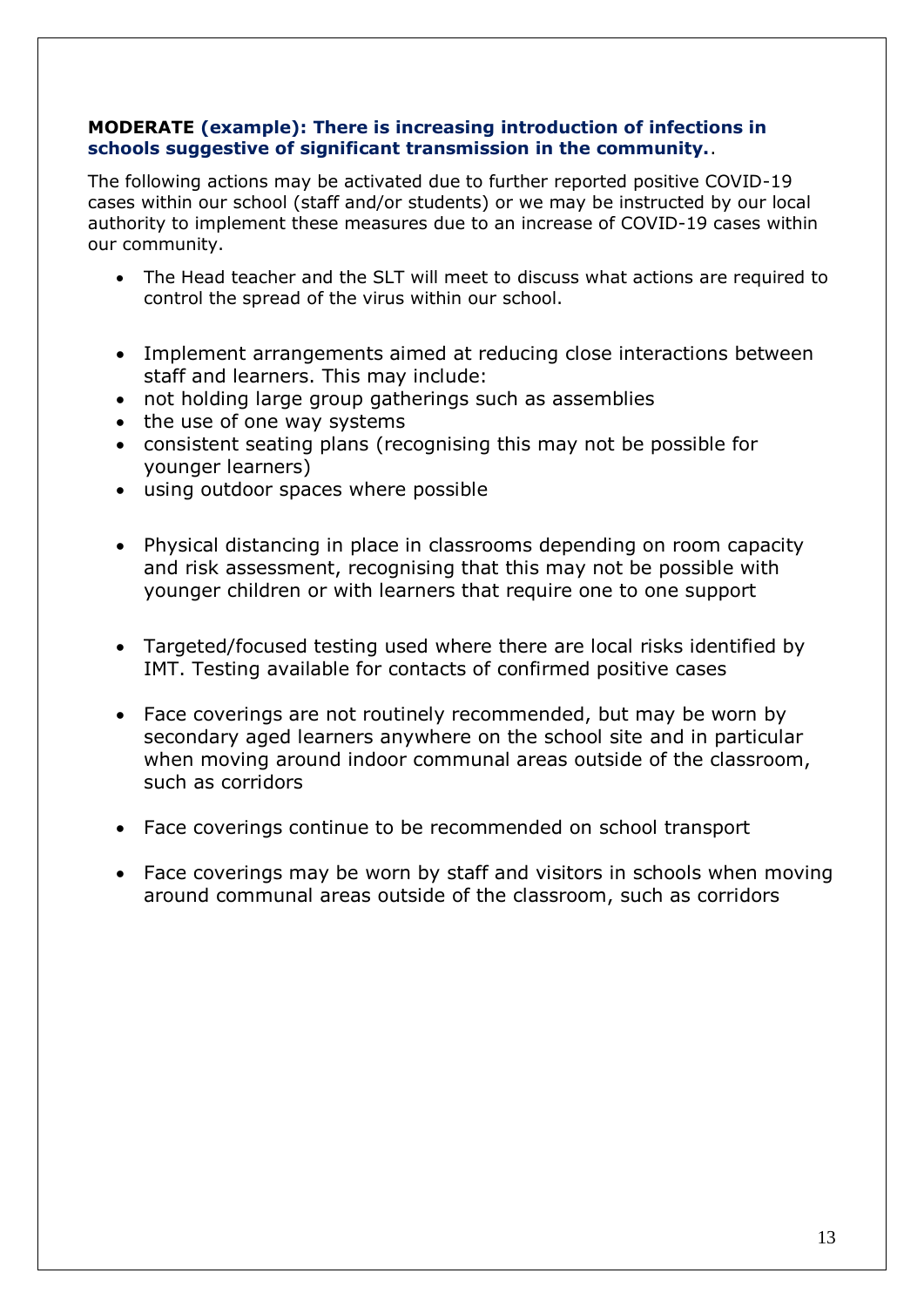#### **HIGH (example): There is widespread transmission in the community as evidenced by a number of small household and social clusters in open and closed workplaces.**

The following actions may be activated due to even further reported positive COVID-19 cases within our school (staff and/or students) or we may be instructed by our local authority to implement these measures due to an increase of COVID-19 cases within our community.

- Implement arrangements aimed at reducing close interactions between staff and learners. This may include:
- not holding large group gatherings such as assemblies
- the use of one way systems
- consistent seating plans (recognising this may not be possible for younger learners)
- using outdoor spaces where possible
- floor signage
- Physical distancing and seating plans in place in classrooms. This may include forward facing desks depending on room capacity and risk assessment, recognising that this may not be possible with younger children or with learners that require one to one support
- Twice weekly LFD testing available for staff and secondary learners to help identify and isolate asymptomatic cases as soon as possible
- Face coverings should be worn by secondary aged learners when moving around indoor communal areas outside of the classroom, such as corridors, where physical distance cannot be maintained. Face coverings continue to be recommended on school transport.
- Face coverings should be worn by staff and visitors in schools when moving around indoor communal areas outside of the classroom, such as corridors, where physical distance cannot be maintained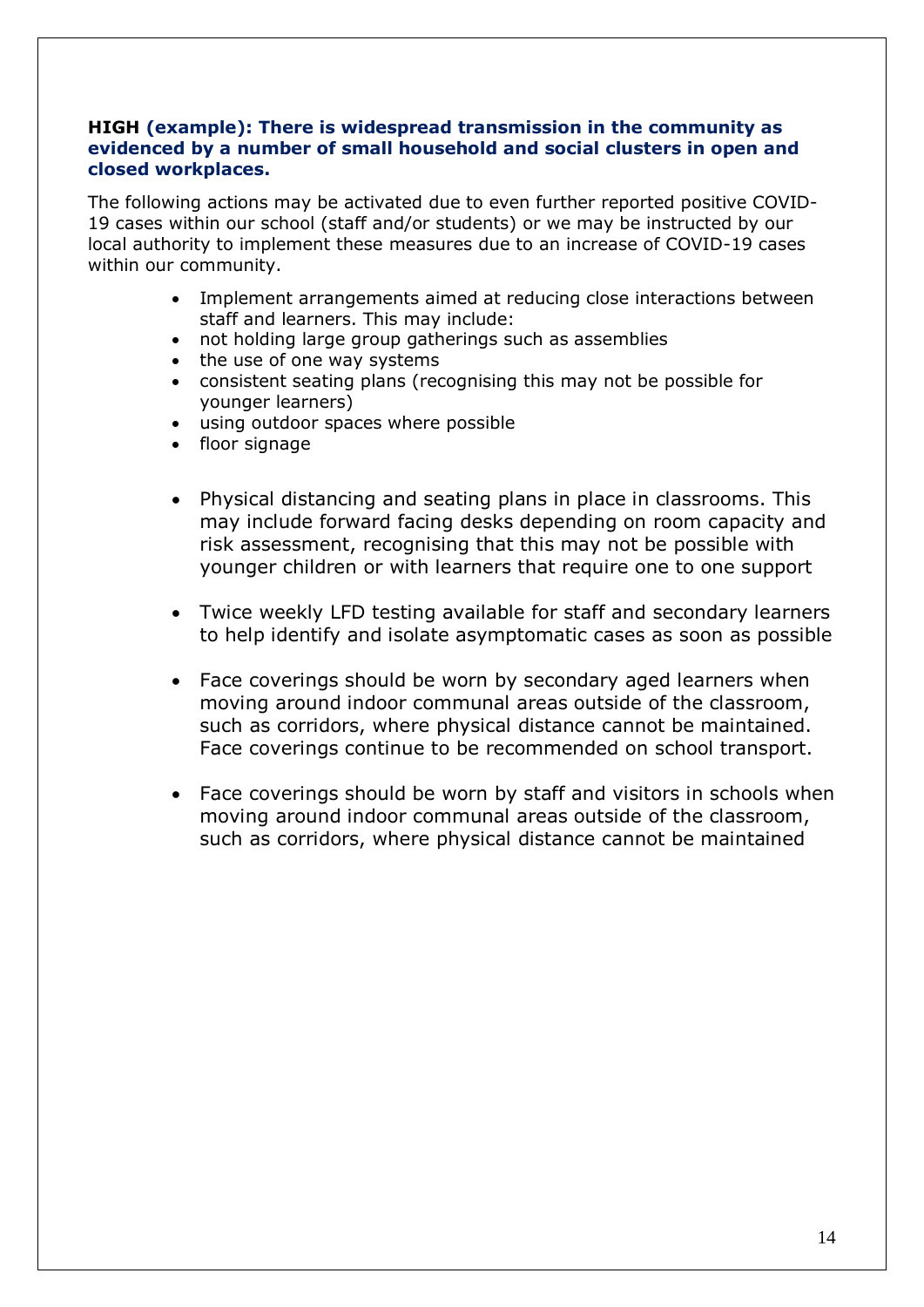#### **Very High: (Example) The 7 day rolling incidence is increasing in all age groups. There is exponential growth of cases with widespread introductions into closed settings. TTP prioritising the most vulnerable, backward tracing of cases is no longer feasible**.

The following actions may be activated due to further reported positive COVID-19 cases within our school (staff and/or students) or we may be instructed by our local authority to implement these measures due to an increase of COVID-19 cases within our community.

- Reduce close interactions between learners to the lowest practical level. This may include the measures set out at the High level as well as introduction of contact groups and potentially pausing after school/breakfast provision, or team sports where necessary
- Physical distancing and seating plans in place in classrooms. This may include forward facing desks depending on room capacity and risk assessment, recognising that this may not be possible with younger children or with learners that require one to one support
- Twice weekly LFD testing available and strongly encouraged for staff and secondary learners to help identify and isolate asymptomatic cases as soon as possible
- Face coverings should be worn by secondary aged learners in all indoor areas, including classrooms, where physical distance cannot be maintained. Face coverings continue to be recommended on school transport
- Face coverings should be worn by staff and visitors in all indoor areas, including classrooms, where physical distance cannot be maintained